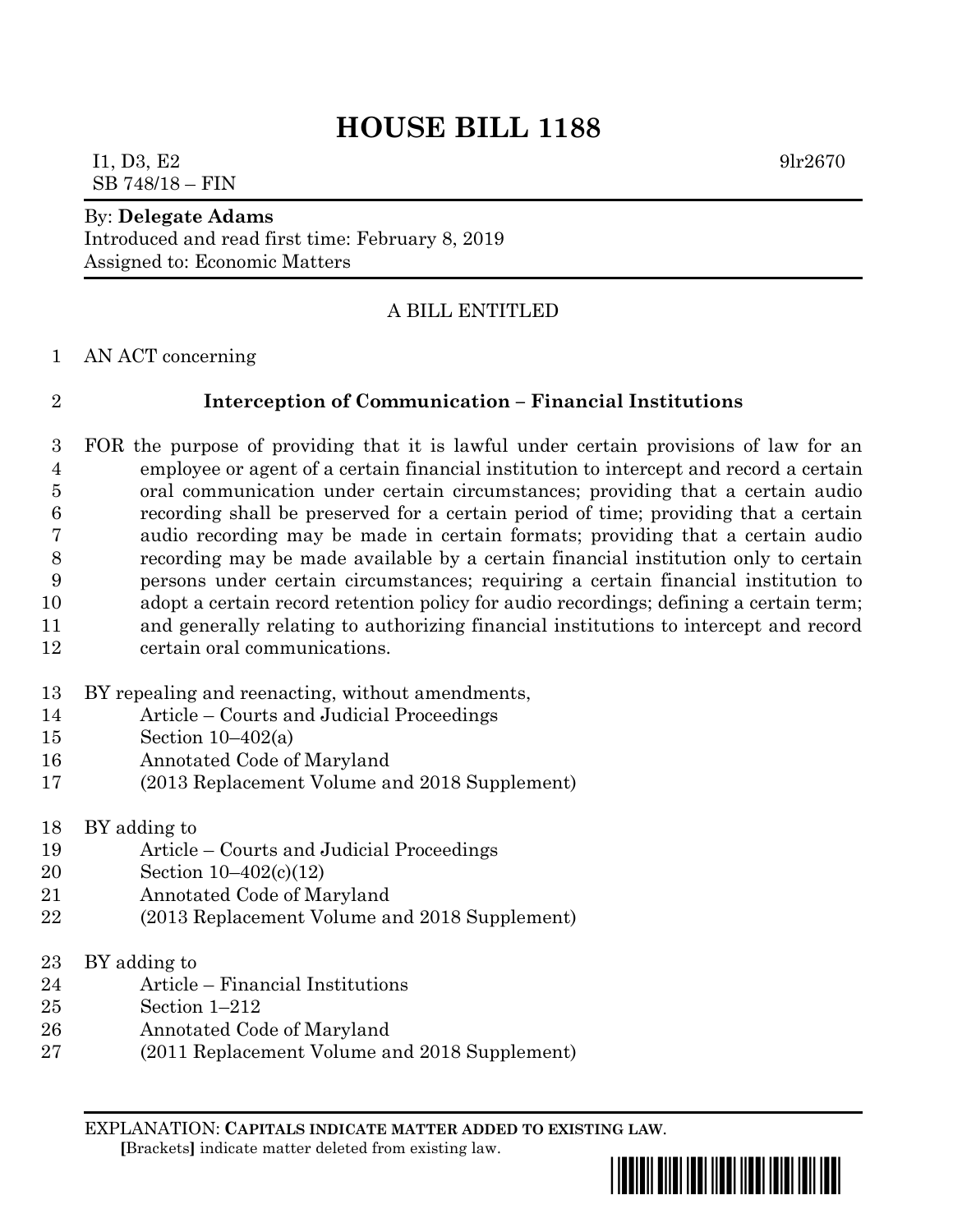|                                    | $\overline{2}$<br><b>HOUSE BILL 1188</b>                                                                                                                                                                                                                                                                                 |
|------------------------------------|--------------------------------------------------------------------------------------------------------------------------------------------------------------------------------------------------------------------------------------------------------------------------------------------------------------------------|
| $\mathbf 1$<br>$\overline{2}$      | SECTION 1. BE IT ENACTED BY THE GENERAL ASSEMBLY OF MARYLAND,<br>That the Laws of Maryland read as follows:                                                                                                                                                                                                              |
| 3                                  | <b>Article - Courts and Judicial Proceedings</b>                                                                                                                                                                                                                                                                         |
| 4                                  | $10 - 402.$                                                                                                                                                                                                                                                                                                              |
| $\overline{5}$<br>6                | Except as otherwise specifically provided in this subtitle it is unlawful for any<br>(a)<br>person to:                                                                                                                                                                                                                   |
| $\overline{7}$<br>8                | Willfully intercept, endeavor to intercept, or procure any other person<br>(1)<br>to intercept or endeavor to intercept, any wire, oral, or electronic communication;                                                                                                                                                    |
| $\boldsymbol{9}$<br>10<br>11<br>12 | Willfully disclose, or endeavor to disclose, to any other person the<br>(2)<br>contents of any wire, oral, or electronic communication, knowing or having reason to know<br>that the information was obtained through the interception of a wire, oral, or electronic<br>communication in violation of this subtitle; or |
| 13<br>14<br>15<br>16               | Willfully use, or endeavor to use, the contents of any wire, oral, or<br>(3)<br>electronic communication, knowing or having reason to know that the information was<br>obtained through the interception of a wire, oral, or electronic communication in violation<br>of this subtitle.                                  |
| 17<br>18                           | IN THIS PARAGRAPH, "FINANCIAL INSTITUTION" HAS THE<br>$(12)$ (I)<br>$\left( \mathrm{c}\right)$<br>MEANING STATED IN § 1-101 OF THE FINANCIAL INSTITUTIONS ARTICLE.                                                                                                                                                       |
| 19<br>20<br>21<br>$22\,$           | IT IS LAWFUL UNDER THIS SUBTITLE FOR A FINANCIAL<br>(II)<br>INSTITUTION THAT ACCEPTS DEPOSITS IN THE STATE TO INTERCEPT AND RECORD<br>ORAL COMMUNICATIONS OF A PERSON AS DESCRIBED IN § 1-212 OF THE FINANCIAL<br><b>INSTITUTIONS ARTICLE.</b>                                                                           |
| 23                                 | <b>Article - Financial Institutions</b>                                                                                                                                                                                                                                                                                  |
| 24                                 | $1 - 212.$                                                                                                                                                                                                                                                                                                               |
| 25<br>26<br>$27\,$                 | IT IS LAWFUL FOR AN EMPLOYEE OR AN AGENT OF A FINANCIAL<br>(A)<br>(1)<br>INSTITUTION THAT ACCEPTS DEPOSITS IN THE STATE TO INTERCEPT AND RECORD<br>AN ORAL COMMUNICATION OF A PERSON:                                                                                                                                    |
| 28                                 | (I)<br>ON THE PROPERTY OF THE FINANCIAL INSTITUTION; OR                                                                                                                                                                                                                                                                  |
| 29<br>30                           | AT OR NEAR AN AUTOMATED TELLER MACHINE OPERATED<br>(II)<br>BY THE FINANCIAL INSTITUTION.                                                                                                                                                                                                                                 |
| 31<br>32                           | (2)<br>THE FINANCIAL INSTITUTION MUST DISPLAY A CLEARLY VISIBLE<br>WRITTEN NOTICE THAT AN AUDIO RECORDING OF AN ORAL COMMUNICATION MAY                                                                                                                                                                                   |